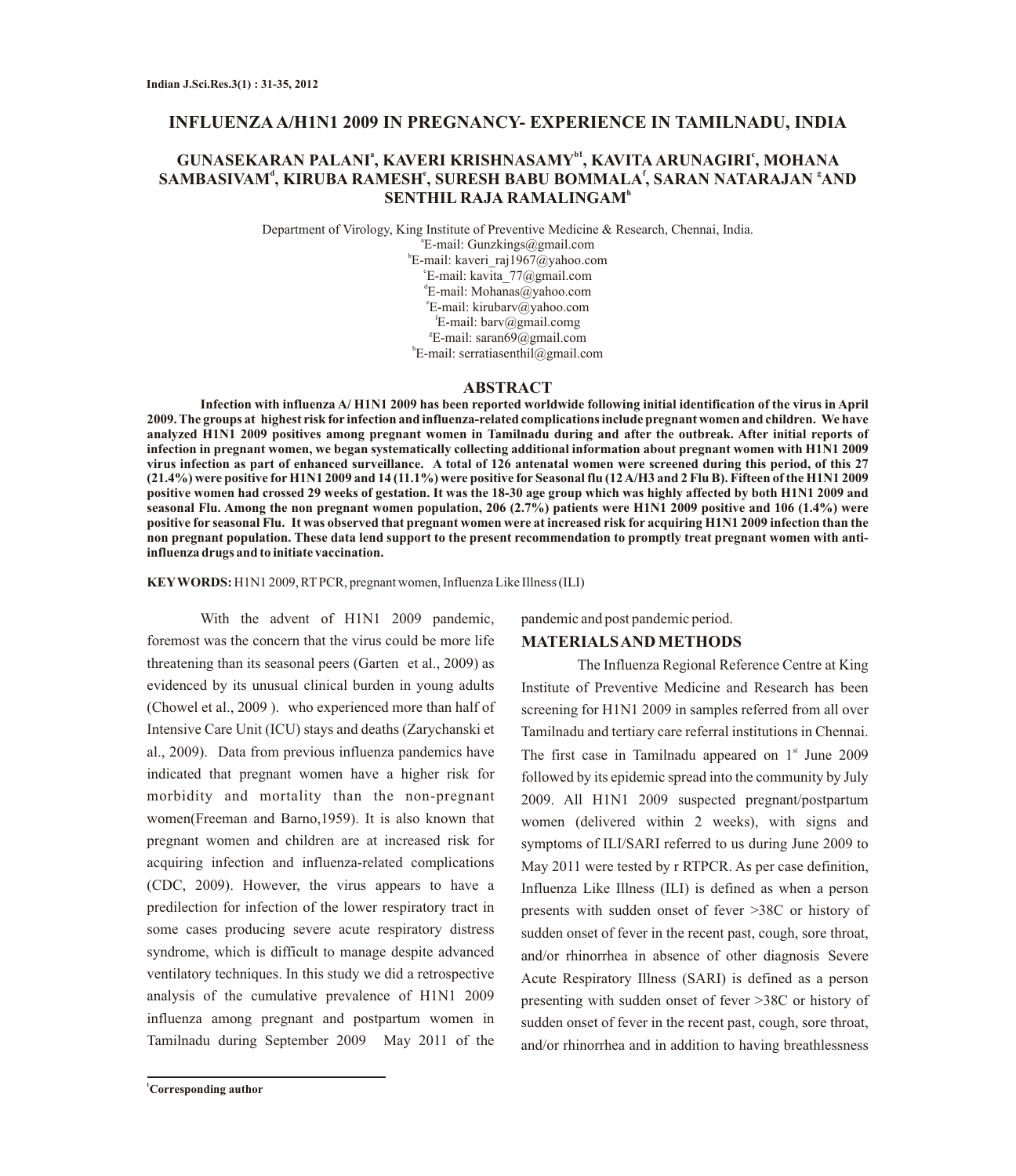or difficulty in breathing and clinically suspected pneumonia.

Throat and nasal swabs were taken from the referred patients. A standard laboratory request form which included demographic data, history, underlying medical condition, clinical signs and symptoms and treatment course were filled in and informed consent obtained from the individuals or from the guardian. A positive case was defined as a pregnant /postpartum woman with symptoms of ILI/SARI, testing positive by rRTPCR. Afatal case is one with symptoms of ILI/SARI, positive rRT PCR test in whom H1N1 2009 is the attributable cause of death. Demographic and clinical data were obtained from the performa filled in by the referral institution. Daily reports were sent to the state and central health authorities on a day to day basis. A total of 6245 samples were analyzed by the rRT-PCR assay. All samples were subjected to RNA extraction using viral RNA kit (Qiagen) and rRT- PCR was performed as per CDC protocol, wherein four sets of primers and probes were used. Each sample was subjected to primers against Pan A, Swine A, Swine H1 and RNAse P. Ambion super script one-step RT PCR kit was used for performing Real time RT- PCR. The CDC supplied all primers and probes.

#### **Statistical Analysis**

The data presented was analyzed using Chi-square test for proportion and the Chi- square test for linear trend using Graph pad prism 5.02 program. Results were considered statistically significant when p<0.05.

## **RESULTS**

During the period, testing was performed for 126 pregnant and 7512 non pregnant women presenting with signs and symptoms of ILI/SARI based on the national pandemic response plan. During the initial phase of the pandemic all suspected cases were referred to us for testing, later during the course, as per the directive of the Health and Family Welfare Department, cases belonging to category C, based on case definition were subjected to testing. Of the 126 antenatal women screened, 27(21.4%) were positive for H1N1 2009 and 14(11.1%) were positive for Seasonal flu (12 A/H3 and 2 Flu B). Out of the 27 H1N1 2009 positive

cases, 12 had antenatal onset and 15 had post partum onset. Eighty five of the pregnant patients were negative for H1N12009. It was the 18-30 age group which was more affected by both H1N1 2009 and seasonal Flu. Fifteen of the H1N1 2009 positives had crossed 29 gestational weeks and 8 patients positive for seasonal Flu were between 14-28 weeks of gestation. One asthmatic antenatal patient tested positive for H1N1 2009.During this period a total of 7512 non pregnant women were screened and 206 (2.7%) patients were positive for H1N12009. 107 (1.4%) of patients were positive for seasonal influenza (A/H3-86 and Flu B-21). Nulliparous women were more affected by H1N1 2009 and by seasonal Influenza. Majority of H1N1 2009 positives. In 2009 were diagnosed during the monsoon months of September 09 to December 09. In the year 2010, positives were observed between July 10 to January 2011. In the year 2009 the pandemic strain was predominant replacing the circulating seasonal strains.

### **DISCUSSION**

The antenatal cases tested were from different districts of Tamilnadu, as well as cases referred from tertiary care centres in Chennai, thus reflecting the patterns and effects of pandemic H1N1 2009 on antenatal cases in the state. During this period 126 pregnant women were screened, of these 27 (21%) were positive for H1N1 2009 and 14 (11.1%) for seasonal flu. This was found to be statistically insignificant with a  $P=1.0$ . Eighty five cases (65%) tested flu negative. It is known that pregnant women are at high risk for not only acquiring the infection but also have a propensity to develop complications in and during the inter pandemic periods (US Department of Health and Human Services 2007; Neuzil, 1998). Among the 27 cases positive for H1N1 2009, 25 were ILI cases and 2 were SARI cases. All positive patients were kept under observation in isolation wards as per the directive of the Health Department and Oseltamivir was administered. It was observed that 12 of them had antenatal onset and 15 had post partum onset. As with most drugs, information about the safety and effectiveness of the anti-influenza drugs during pregnancy is scarce (Freund et al., 1999; Tanaka et al., 2009). Based upon the CDC guidance antiviral treatment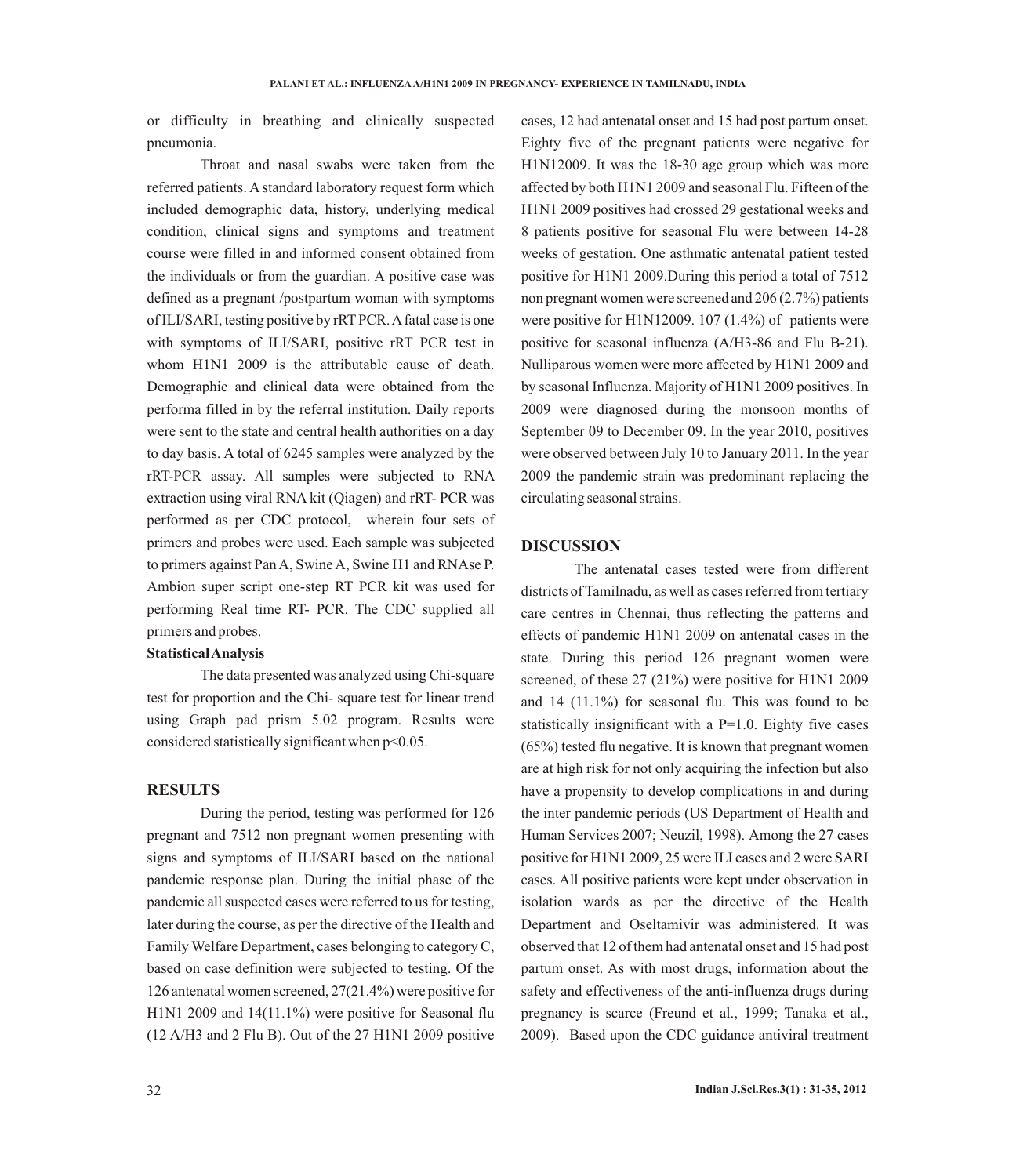with Oseltamivir was initiated considering the high risk for influenza related complications from infection with H1N1 2009 virus.

The non pregnant women population had H1N1 2009 positivity of 206 (2.7%) when compared to seasonal Flu 106 (1.4%) and this was found to be statistically insignificant where else in a study in south Reunion island H1N1 2009 positivity was 3.6% and seasonal Influenza positivity was 12.8% among non pregnant women .This could be as a result of the pandemic strain displacing the circulating seasonal Influenza strains in Tamilnadu. Our observation showed pregnant women were more vulnerable to H1N1 2009 (21%) compared to non pregnant women (2.7%) and this was found to be statistically significant with P<0.0001. We also observed a decline in the incidence of seasonal flu during the pandemic period in both pregnant and non pregnant women, implicating the predominance of H1N1 2009 strain. It was the 18-30 age group which was predominantly affected by both H1N1 2009 and seasonal Flu compared to the other age groups among the pregnant women and this was found to be statistically significant  $(P>0.05)$ . In the non pregnant women also it was the 18-30 age group which was more affected and this was found to be statistically significant. (P>0.05). This could be because majority of the antenatal cases referred were from this younger age group and it was also observed that H1N1 2009 during the pandemic, affected young adults more than children and infirm. This is very similar to the study done in Reunion Island (Gerardin et al., 2009). Nulliparous women were found to be more affected by H1N1 2009 (p=0.99) and by seasonal Flu, than multiparous women $(p=1.00)$ . It was observed that H1N1 2009 predominantly affected pregnant women who had crossed 29 weeks of gestation with an insignificant P value.  $(p=0.2)$  whereas seasonal flu was detected at relatively higher level in the 14-28 gestational week. Among the pregnant women, seven of them were asthmatics, among them 1 tested positive for H1N1 2009 and 3 were positive for seasonal flu. of the 27 pregnant women with H1N1 2009 viral infection, 98% of women presented with a febrile illness and 94% of women had fever plus either cough or sore throat. Other than fever, the most common symptoms were headache, breathlessness and myalgia, with vomiting and diarrhea. This is similar to

the study in the US where 97% women with H1N1 2009 viral infection presented with a febrile illness and 94% women had influenza-like illness.

Out of the 27 positive patients, three were admitted in intensive care units severe outcome cases and five were admitted to obstetric wards and treated- moderated outcome cases. Nineteen of them were managed as outpatients with mild outcome. There was one death reported among the positive pregnant (postpartum) women. There are references stating that during the 1918 pandemic, about 50% developed pneumonia and of these women more than half died (overall case fatality rate 27%), with the highest mortality in the third trimester. During Asian influenza in 1957, it was observed that 50% of deaths occurred in pregnant women (in Minnesota) (Freeman and Barno,1959) The comparison of severity of disease in pregnant women in previous pandemics with the present outbreak is very difficult because of the smaller number of cases screened for, case definition variability and improved public awareness and control measures. Since long term follow up was not done in our study, little is known about the effects of the H1N1 2009 virus on the fetus. Although no infections have been reported in neonates born to women with H1N1 2009 virus infection, it is probable that the infants might have had more subtle effects from maternal H1N1 2009 virus infection. In the pandemic of 1918, high rates of pregnancy loss and preterm delivery were reported and during the pandemic of 195758, possible increase in CNS defects and other adverse outcomes were shown. Hence follow up of outcome is definitely a limitation in our study**.**

Vaccines were not available during the early period of the pandemic; again vaccination with live attenuated H1N12009 was not given to the pregnant women in India. However in US guidelines place pregnant women in a high-priority group for receipt of pandemic influenza vaccine. However, in one study pregnant women had the lowest vaccine coverage level (4% in 2004) of all adult population groups recommended to receive influenza vaccination. The low level of use of influenza vaccine in pregnant women is disconcerting and has important implications for future pandemic vaccination planning. Our study had certain limitations, as cases tested for H1N1 2009 during the initial period of the pandemic were not based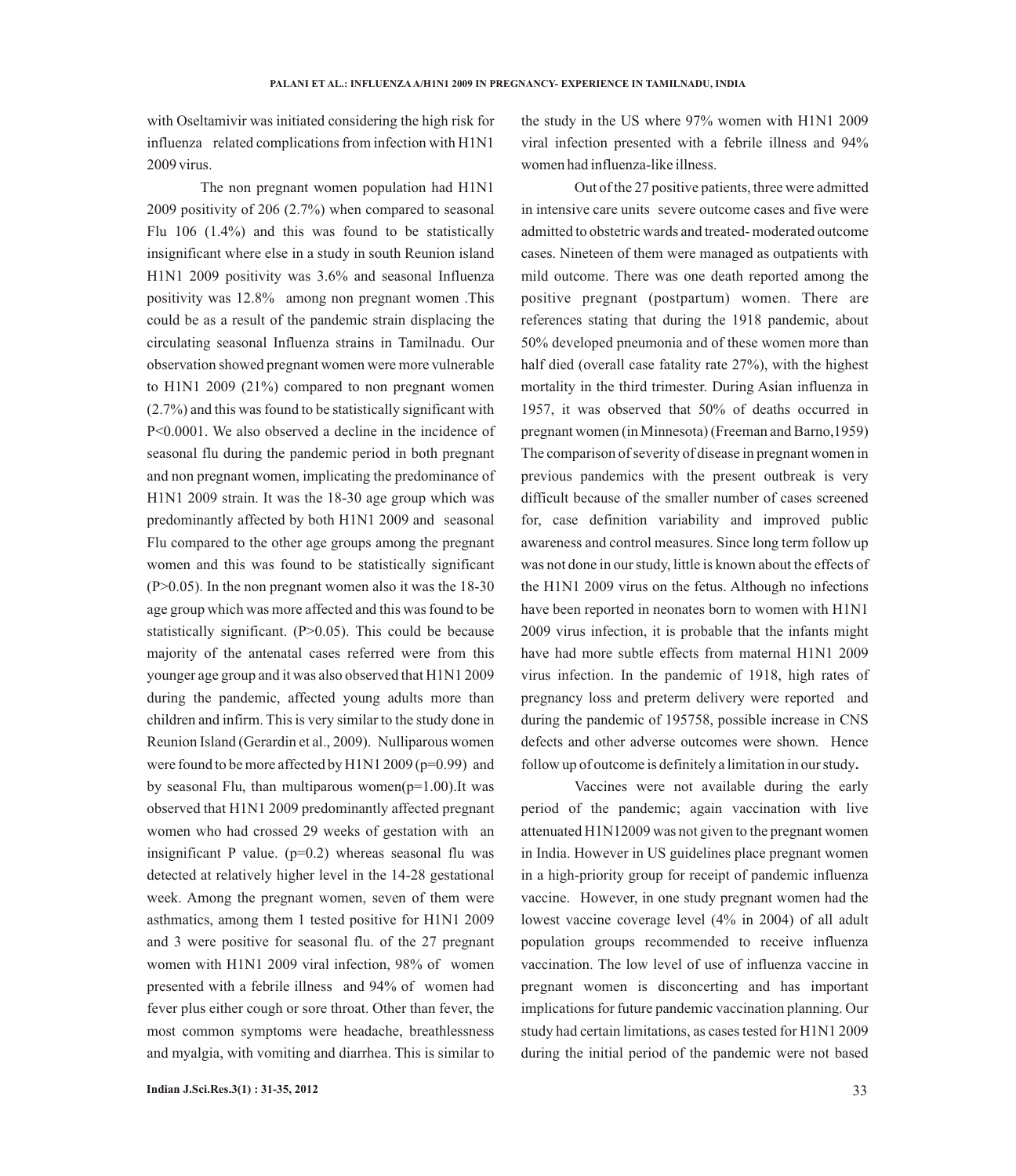upon the CDC case definition, hence the number of cases referred were high. Later, based upon CDC guidelines the health department had categorized the cases and had advised that only those cases belonging to the Category C and cases with co-morbid conditions need be tested and insisted upon all cases to being referred by the attending physician and health care workers.

The pandemic had started by May 2009, with the first case appearing in Tamilnadu by June 2009. The onset of monsoon by August had augmented the spread of infection and with September to December being the seasonal Flu season, the stage was set for a full blown H1N1 2009

**Table 1. Characteristics of pregnant women (PW) and Non pregnant women with 2009 H1N12009 infection** 

|                                         | PW Screened | PW +ve pHIN1            | PW Positive for<br><b>FLU</b> | p value                  | PW Negative<br>$E_{\rm H}$<br>for | Screened for Flu<br>WAN | $NPW + ve for$<br><b>HIN12009</b> | NPW+ve<br>Seasonal    | p value        | $NPW-ve$ for<br>seasonal Flu |
|-----------------------------------------|-------------|-------------------------|-------------------------------|--------------------------|-----------------------------------|-------------------------|-----------------------------------|-----------------------|----------------|------------------------------|
|                                         | $n=126$     | $n = 27$                | <b>TOT</b><br>$n=14$          |                          | $n=85$                            | $n=7512$                | $n=206$                           | <b>TOT</b><br>$n=107$ |                | $n=7199$                     |
| Age                                     |             |                         |                               |                          |                                   |                         |                                   |                       |                |                              |
| < 18                                    | 8           | $\overline{2}$          | $\overline{\mathbf{3}}$       | p<0.05                   | $\overline{\mathbf{3}}$           | 1256                    | 26                                | 24                    | p<0.05         | 1206                         |
| $18 - 30$                               | 92          | 24                      | $\overline{7}$                | $\frac{1}{2}$            | 61                                | 2704                    | 84                                | 34                    | $\overline{a}$ | 2586                         |
| $30 - 39$                               | 26          | $\mathbf{1}$            | $\overline{\mathbf{4}}$       | $\overline{\phantom{a}}$ | 21                                | 2403                    | 56                                | 25                    | $\overline{a}$ | 2322                         |
| $>40$                                   | $\bf{0}$    | $\bf{0}$                | $\bf{0}$                      | $\overline{\phantom{a}}$ | $\bf{0}$                          | 1149                    | 40                                | 24                    | $\overline{a}$ | 1085                         |
|                                         |             |                         |                               |                          | Parity                            |                         |                                   |                       |                |                              |
| <b>Nullipara</b>                        | 45          | 10                      | 5                             | $p=0.99$                 | $\overline{a}$                    | 2682                    | 74                                | 38                    | $p=1.00$       | 2570                         |
| Primipara                               | 41          | $\boldsymbol{9}$        | $\overline{\mathbf{5}}$       | $\blacksquare$           | $\overline{a}$                    | 2569                    | 70                                | 37                    | $\overline{a}$ | 2462                         |
| Multipara                               | 40          | 8                       | $\overline{\mathbf{4}}$       | $\overline{a}$           | $\overline{a}$                    | 2261                    | 62                                | 32                    | $\overline{a}$ | 2167                         |
| Weeks pregnant at infection             |             |                         |                               |                          |                                   |                         |                                   |                       |                |                              |
| $0 - 13$                                | 14          | $\overline{\mathbf{3}}$ | $\overline{2}$                | $p=0.2$                  | $\boldsymbol{9}$                  | 1568                    | $\overline{\phantom{0}}$          |                       | $\overline{a}$ | 1505                         |
| $14 - 28$                               | 38          | $\overline{9}$          | 8                             | $\overline{a}$           | 21                                | 2891                    | -                                 |                       | $\overline{a}$ | 2760                         |
| $>29$                                   | 74          | 15                      | $\overline{\mathbf{4}}$       | $\blacksquare$           | 55                                | 3053                    | $\overline{\phantom{0}}$          |                       | $\overline{a}$ | 2934                         |
|                                         |             |                         |                               |                          | History of current asthma         |                         |                                   |                       |                |                              |
| Yes,<br>currently<br>receiving<br>drugs | 7           | $\mathbf{1}$            | $\overline{\mathbf{3}}$       |                          | $\mathbf{3}$                      | 15                      | 7                                 | 6                     |                | $\overline{2}$               |